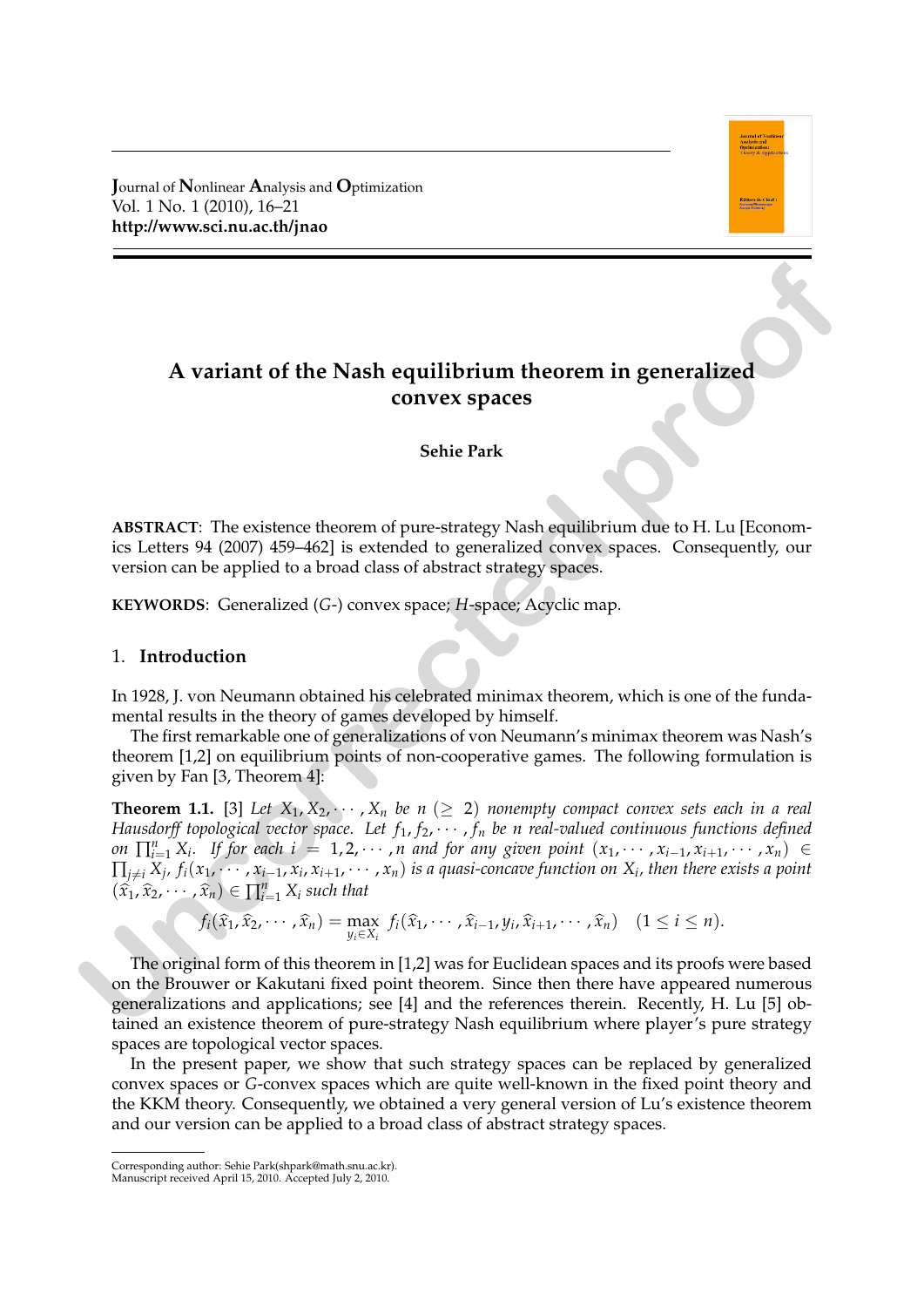Sections 2 and 3 are preliminaries on generalized convex spaces and fixed points of compositions of acyclic maps due to the present author. In Section 4, we give our main result which generalize Lu's theorem to *G*-convex spaces. Finally, we introduce some related generalizations of the Nash theorem.

## 2. **Generalized convex spaces**

Multimaps are also called simply maps. Let  $\langle D \rangle$  denote the set of all nonempty finite subsets of a set *D*. Recall the following in [6-9]:

**Definition 2.1.** An *abstract convex space* (*E*, *D*; Γ) consists of a topological space *E*, a nonempty set *D*, and a multimap  $\Gamma : \langle D \rangle \to E$  with nonempty values  $\Gamma_A := \Gamma(A)$  for  $A \in \langle D \rangle$ .

For any  $D' \subset D$ , the  $\Gamma$ -*convex hull* of  $D'$  is denoted and defined by

$$
\mathrm{co}_{\Gamma}D':=\bigcup\{\Gamma_A\mid A\in\langle D'\rangle\}\subset E.
$$

A subset *X* of *E* is called a *Γ-convex subset* of  $(E, D; \Gamma)$  relative to *D'* if for any  $N \in \langle D' \rangle$ , we have  $\Gamma_N \subset X$ , that is,  $\text{co}_{\Gamma} D' \subset X$ .

When  $D \subset E$ , the space is denoted by  $(E \supset D; \Gamma)$ . In such case, a subset *X* of *E* is said to be *Γ-convex* if  $\text{co}_{\Gamma}(X \cap D) \subset X$ ; in other words, *X* is *Γ*-convex relative to  $D' := X \cap D$ . In case  $E = D$ , let  $(E; \Gamma) := (E, E; \Gamma)$ .

**Definition 2.2.** A *generalized convex space* or a *G*-*convex space* (*X*, *D*; Γ) is an abstract convex space such that for each  $A \in \langle D \rangle$  with the cardinality  $|A| = n + 1$ , there exists a continuous function  $\phi_A : \Delta_n \to \Gamma(A)$  such that  $J \in \langle A \rangle$  implies  $\phi_A(\Delta_J) \subset \Gamma(J)$ .

Here,  $\Delta_n$  the standard *n*-simplex with vertices  $\{e_i\}_{i=0}^n$ , and  $\Delta_j$  the face of  $\Delta_n$  corresponding to *J* ∈  $\langle A \rangle$ ; that is, if *A* = {*a*<sub>0</sub>, *a*<sub>1</sub>, . . . , *a*<sub>*n*</sub>} and *J* = {*a*<sub>*i*0</sub></sub>, *a*<sub>*i*<sub>1</sub></sub>, . . . , *a*<sub>*i*<sub>k</sub></sub>} ⊂ *A*, then ∆*J* =  $\text{co}\{e_{i_0}, e_{i_1}, \ldots, e_{i_k}\}.$ 

For details on *G*-convex spaces, see [10-15], where basic theory was extensively developed and lots of examples of *G*-convex spaces were given.

**Example 2.3.** The original KKM theorem is for the triple  $(\Delta_n \supset V; \text{co})$ , where *V* is the set of vertices and co :  $\langle V \rangle \to \Delta_n$  the convex hull operation. This triple can be regarded as  $(\Delta_n, N; \Gamma)$ , where  $N := \{0, 1, \ldots, n\}$  and  $\Gamma_A := \text{co}\{e_i \mid i \in A\}$  for each  $A \subset N$ .

**Example 2.4.** Fan's celebrated KKM lemma is for  $(E \supset D; \text{co})$ , where *D* is a nonempty subset of a topological vector space *E*.

**Example 2.5.** A *convex space*  $(X \supset D; \Gamma)$  is a triple where *X* is a subset of a vector space,  $D \subset X$ such that co  $D \subset X$ , and each  $\Gamma_A$  is the convex hull of  $A \in \langle D \rangle$  equipped with the Euclidean topology. This concept generalizes the one due to Lassonde for  $X = D$ . However he obtained several KKM type theorems w.r.t.  $(X \supset D; \Gamma)$ . Note that any convex subset of a topological vector space is a convex space, but not conversely. Multimaps are also called simply maps. Let  $\langle D \rangle$  denote the set of all nonempty finite subsets<br>of a set *D*. Recall the following in [6-2].<br>Definition 2.1. An abstract concar space  $\langle E, D, \Gamma \rangle$  consists of a topological

**Example 2.6.** If  $X = D$  and  $\Gamma_A$  is assumed to be contractible or, more generally, infinitely connected (that is, *n*-connected for all  $n \geq 0$ ) and if for each  $A, B \in \langle X \rangle$ ,  $A \subset B$  implies Γ*<sup>A</sup>* ⊂ Γ*B*, then (*X*, Γ) becomes a *C*-space (or an *H*-space) due to Horvath. The hyperconvex metric spaces due to Aronszajn and Panitchpakti are examples of *C*-spaces.

**Example 2.7.** For other major examples of *G*-convex spaces are metric spaces with Michael's convex structure, Pasicki's *S*-contractible spaces, Horvath's pseudoconvex spaces, Komiya's convex spaces, Bielawski's simplicial convexities, Joo's pseudoconvex spaces, any continuous ´ image of a *G*-convex space, *L*-spaces and *B'*-simplicial convexity due to Ben-El-Mechaiekh et al., Takahashi's convexity in metric spaces, Kulpa's simplicial structures, generalized *H*-spaces of Verma or Stachó,  $P_{1,1}$ -spaces of Forgo and Joó, *mc*-spaces of Llinares, *FC*-spaces of Ding, *GFC*-spaces of Khahn et al., and others.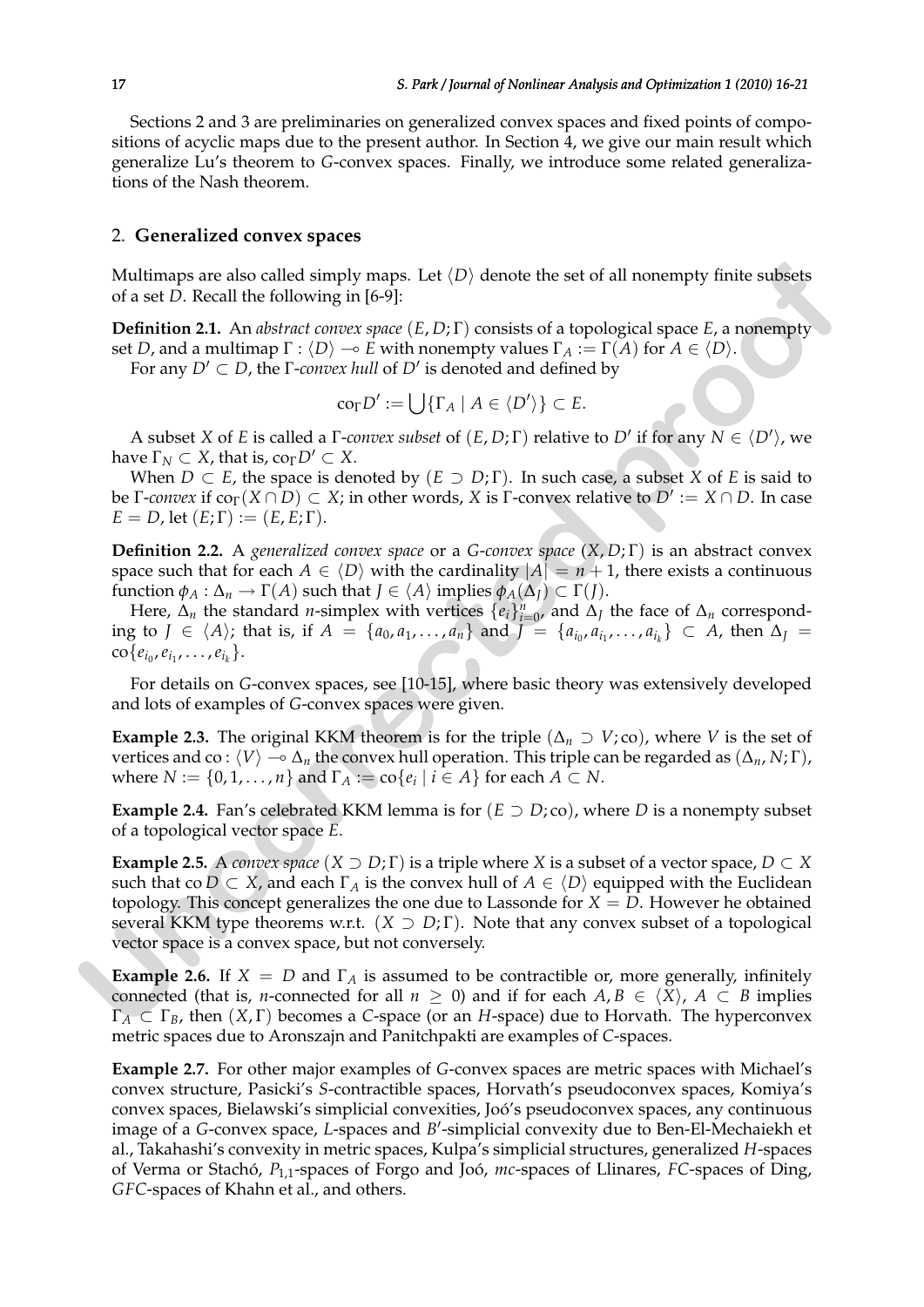Let  $\{(X_i, D_i; \Gamma_i)\}_{i \in I}$  be any family of *G*-convex spaces. Let  $X := \prod_{i \in I} X_i$  be equipped with the product topology and  $D := \prod_{i \in I} D_i$ . For each  $i \in I$ , let  $\pi_i : D \to D_i$  be the projection. For each  $A \in \langle D \rangle$ , define  $\Gamma_A := \prod_{i \in I} \Gamma_i(\pi_i(A))$ . Then the following is known:

**Lemma 2.8.** (*X*, *D*; Γ) *is a G-convex space.*

**Definition 2.9.** Let *E* be a topological space and (*X*, *D*; Γ) a *G*-convex space. A multimap *T* : *E*  $\sim$  *X* is called a Φ-*map* provided that there exists a multimap *S* : *E*  $\sim$  *D* satisfying

(a) for each  $z \in E$ ,  $M \in \langle S(z) \rangle$  implies  $\Gamma_M \subset T(z)$ ; and

(b)  $E = \bigcup \{ \text{Int } S^-(y) \mid y \in D \}.$ 

A *continuous selection*  $f : E \to X$  of a map  $T : E \to X$  is a continuous function such that  $f(z) \in T(z)$  for all  $z \in E$ .

The following is given in [12]:

**Lemma 2.10.** *Let E be a Hausdorff space,*  $(X, D; \Gamma)$  *a G-convex space, and*  $T : E \multimap X$  *a*  $\Phi$ *-map. Then for any nonempty compact subset* K of E, T|<sub>K</sub> has a continuous selection  $f: K \to X$  such that  $f(K) \subset \Gamma_A$  *for some*  $A \in \langle D \rangle$ *. More precisely, there exist two continuous functions p* :  $K \to \Delta_n$  *and*  $\phi_A : \Delta_n \to \Gamma_A$  *such that*  $f = \phi_A p$  *for some*  $A \in \langle D \rangle$  *with*  $|A| = n + 1$ *.* (a) for each  $2 \in E$ , M  $\in$  ( $5(\infty)$ ); implies  $1 \le L \le 1$  and<br>
(b)  $\Gamma = \cup \{\text{Int } 5^-(y) \mid y \in D\}$ .<br>
A centrinous selection  $f : E \to X$  of a map  $T : E \to X$  is a continuous function such that<br>  $\lambda$  centrinous selection  $f : E \to X$  of

From now on, we consider only *G*-convex spaces (*X*, *D*; Γ) satisfying *X* ⊃ *D*.

# 3. **Fixed points of compositions of acyclic maps**

A topological space is said to be *acyclic* if all of its reduced Čech homology groups over rationals vanish. For nonempty subsets in a topological vector space, convex  $\Longrightarrow$  star-shaped  $\Longrightarrow$ contractible  $\Longrightarrow \omega$ -connected  $\Longrightarrow$  acyclic  $\Longrightarrow$  connected, and not conversely in each stage.

For topological spaces *X* and *Y*, a multimap  $F : X \rightarrow Y$  is called an *acyclic map* whenever *F* is u.s.c. with compact acyclic values.

In the proof of the main result of this paper, as in [5], we can apply a fixed point theorem due to Gorniewicz. But there are more general fixed point theorems on compositions of acyclic maps.

Let  $V(X, Y)$  be the class of all acyclic maps  $F: X \to Y$ , and  $V_c(X, Y)$  all finite compositions of acyclic maps, where the intermediate spaces are arbitrary topological spaces.

The following theorems are only few examples of our previous works; for more general results, see [10,14,16].

**Theorem 3.1.** *Let X be a nonempty convex subset of a locally convex Hausdorff topological vector space E and*  $T \in V_c(X,X)$ *. If T is compact, then T has a fixed point*  $x_0 \in X$ *; that is,*  $x_0 \in T(x_0)$ *.* 

A nonempty subset *X* of a topological vector space *E* is said to be *admissible* (in the sense of Klee) provided that, for every compact subset *K* of *X* and every neighborhood *V* of the origin 0 of *E*, there exists a continuous map  $h: K \to X$  such that  $x - h(x) \in V$  for all  $x \in K$  and  $h(K)$ is contained in a finite dimensional subspace *L* of *E*.

It is well-known that every nonempty convex subset of a locally convex Hausdorff topological vector space is admissible. Other examples of admissible topological vector spaces are  $\ell^p$ ,  $L^p(0,1)$ ,  $H^p$  for  $0 < p < 1$ , and many others; see [10,14,16] and references therein.

**Theorem 3.2.** *Let E be a Hausdorff topological vector space and X an admissible convex subset of E. Then any compact map*  $T \in V_c(X, X)$  *has a fixed point.* 

## 4. **Existence of pure-strategy Nash equilibrium**

We follow [5]. Let  $I := \{1, \ldots, n\}$  be a set of players. A non-cooperative *n*-person game of normal form is an ordered  $2n$ -tuple  $\Lambda := \{X_1, \ldots, X_n; u_1, \ldots, u_n\}$ , where the nonempty set  $X_i$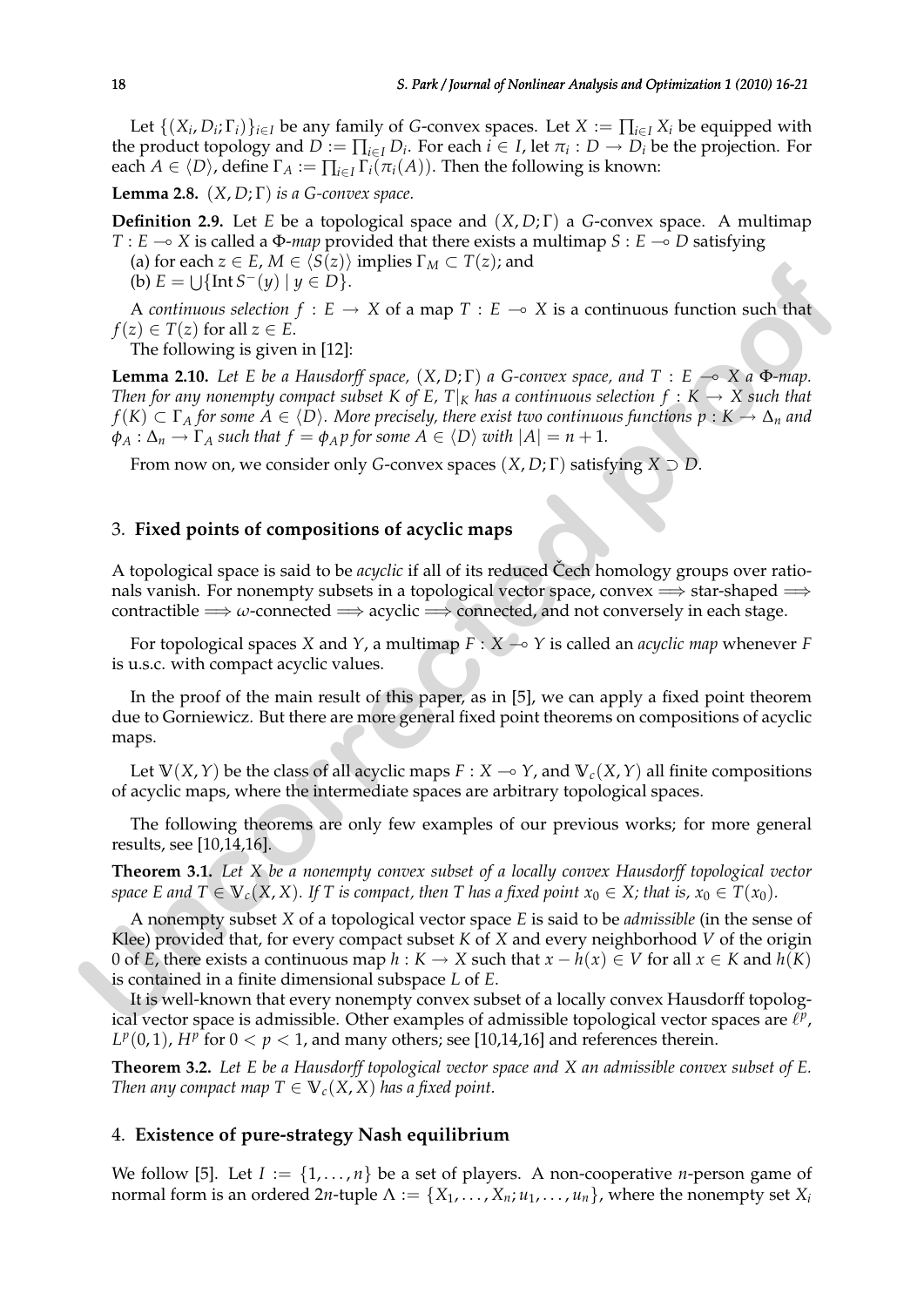is the *i*th player's pure strategy space and  $u_i: X := \prod_{i=1}^n X_i \to \mathbb{R}$  is the *i*th player's payoff function. A point of  $X_i$  is called a strategy of the *i*th player. Let  $X_{-i} := \prod_{j \in I \setminus \{i\}} X_j$  and denote by *x* and  $x_{-i}$  an element of *X* and  $X_{-i}$ , resp. A strategy *n*-tuple  $(x_1^*, \ldots, x_n^*)$  is called a *Nash equilibrium for the game* if the following inequality system holds:

$$
u_i(x_i^*, x_{-i}^*) \ge u_i(y_i, x_{-i}^*)
$$
 for all  $y_i \in X_i$  and  $i \in I$ .

As in [17], we define an aggregate payoff function  $U : X \times X \rightarrow \mathbb{R}$  as follows:

$$
U(x,y) := \sum_{i=1}^{n} [u_i(y_i,x_{-i}) - u_i(x)]
$$
 for any  $x = (x_i,x_{-i}), y = (y_i,y_{-i}) \in X$ .

The following is given in [5, Proposition 1]:

**Lemma 4.1.** Let  $\Lambda$  be a non-cooperative game, K a nonempty subset of X, and  $x^* = \{x_1^*, \ldots, x_n^*\} \in K$ . *Then the following are equivalent:*

- (a) *x* ∗ *is a Nash equilibrium;*
	- $(u) \forall i \in I, \forall y_i \in X_i, \quad u_i(x_i^*, x_{-i}^*) \geq u_i(y_i, x_{-i}^*)$ ; (c)  $\forall y \in X$ ,  $U(x^*, y) \leq 0$ .

Note that (c) implies  $U(x^*, y) \leq 0$  for all  $y \in D \subset X$ .

Recall that a real-valued function  $f : X \to \mathbb{R}$  on a topological space is *lower* [resp., *upper*] *semicontinuous* (*l.s.c.*) [resp., *u.s.c.*] if  $\{x \in X \mid f(x) > r\}$  [resp.,  $\{x \in X \mid f(x) < r\}$  is open for each  $r \in \mathbb{R}$ . If *X* is a convex set in a vector space, then *f* is *quasiconcave* [resp., *quasiconvex*] if  ${x \in X \mid f(x) > r}$  [resp.,  ${x \in X \mid f(x) < r}$ ] is convex for each  $r \in \mathbb{R}$ . U(*x,y*) : =  $\sum_{i=1}^{n} [u_i(y_i, x_{-i}) - u_i(x)]$  for any  $x = (x_i, x_{-i}), y = (y_i, y_{-i}) \in X$ .<br>
The following is given in [5, Proposition 1]:<br> **Lemma 4.1.** Let  $\Lambda$  be a non-cooperablic game,  $K$  a nonempty subset of  $X$ , and  $x^* = \{x'_1$ 

Now we have our main result:

**Theorem 4.2.** Let  $I = \{1, ..., n\}$  be a set of players,  $(X, D; \Gamma) = \prod_{i=1}^{n} (X_i, D_i; \Gamma_i)$  a Hausdorff *product G-convex space, K a nonempty compact subset of X, and* Λ *a non-cooperative game. Suppose that*

(i) *the function*  $U : X \times X \rightarrow \mathbb{R}$  *satisfies that* 

$$
\{(x,y)\in X\times X\mid U(x,y)>0\}
$$

*is open;*

(ii) *for each*  $x \in K$ ,  $\{y \in X \mid U(x,y) > 0\}$  *is*  $\Gamma$ *-convex* [*that is,*  $M \in \{\{y \in D \mid U(x,y) > 0\}\}\$ *implies*  $\Gamma_M \subset \{y \in X \mid U(x,y) > 0\}$ *;* 

(iii) *for each*  $y \in X$ *, the set*  $\{x \in K \mid U(x, y) \le 0\}$  *is acyclic.* 

*Then there exists a point*  $x^* \in K$  such that  $x^*$  is an equilibrium point for the non-cooperative game.

*Proof.* Suppose the conclusion does not hold. Then, by Lemma 4.1, for each  $x \in K$ , there exists a point  $y \in D$  such that  $U(x,y) > 0$ . We define two multimaps  $S : K \to D$  and  $T: K \longrightarrow X$  as follows:

$$
T(x) := \{ y \in X \mid U(x, y) > 0 \} \text{ and } S(x) := \{ y \in D \mid U(x, y) > 0 \}
$$

for each  $x \in K$ . Then each  $T(x)$  is nonempty and, for each  $x \in K$ ,  $M \in \langle S(x) \rangle$  implies  $\Gamma_M\subset T(x)$  by (ii). Moreover, for each  $x\in K$ , there exists  $y\in D$  such that  $x\in S^-(y)=\{x\in K\}$ *K*  $|U(x, y) > 0$ . Note that this  $S^{-}(y)$  is open since  $S^{-}(y)$  is homeomorphic to

$$
\{(x,y)\in K\times \{y\} \mid U(x,y)>0\} = \{(x,y)\in X\times Y \mid U(x,y)>0\} \cap (K\times \{y\}).
$$

This is relatively open in  $K \times \{y\}$  which is homeomorphic to *K*.

Therefore  $T : K \to X$  is a  $\Phi$ -map on the compact subset *K* of *X* and, by Lemma 2.2, has a continuous selection  $f : K \to X$  such that  $f(K) \subset \Gamma_A$  for some  $A \in \langle D \rangle$ . More precisely, there exist two continuous functions  $p: K \to \Delta_n$  and  $\phi_A: \Delta_n \to \Gamma_A$  such that  $f = \phi_A \circ p$  for some  $A \in \langle D \rangle$  with  $|A| = n + 1$ .

Here we define a multimap  $F : X \rightarrow K$  by

$$
F(y) := \{ x \in K \mid U(x, y) \le 0 \} \text{ for } y \in X.
$$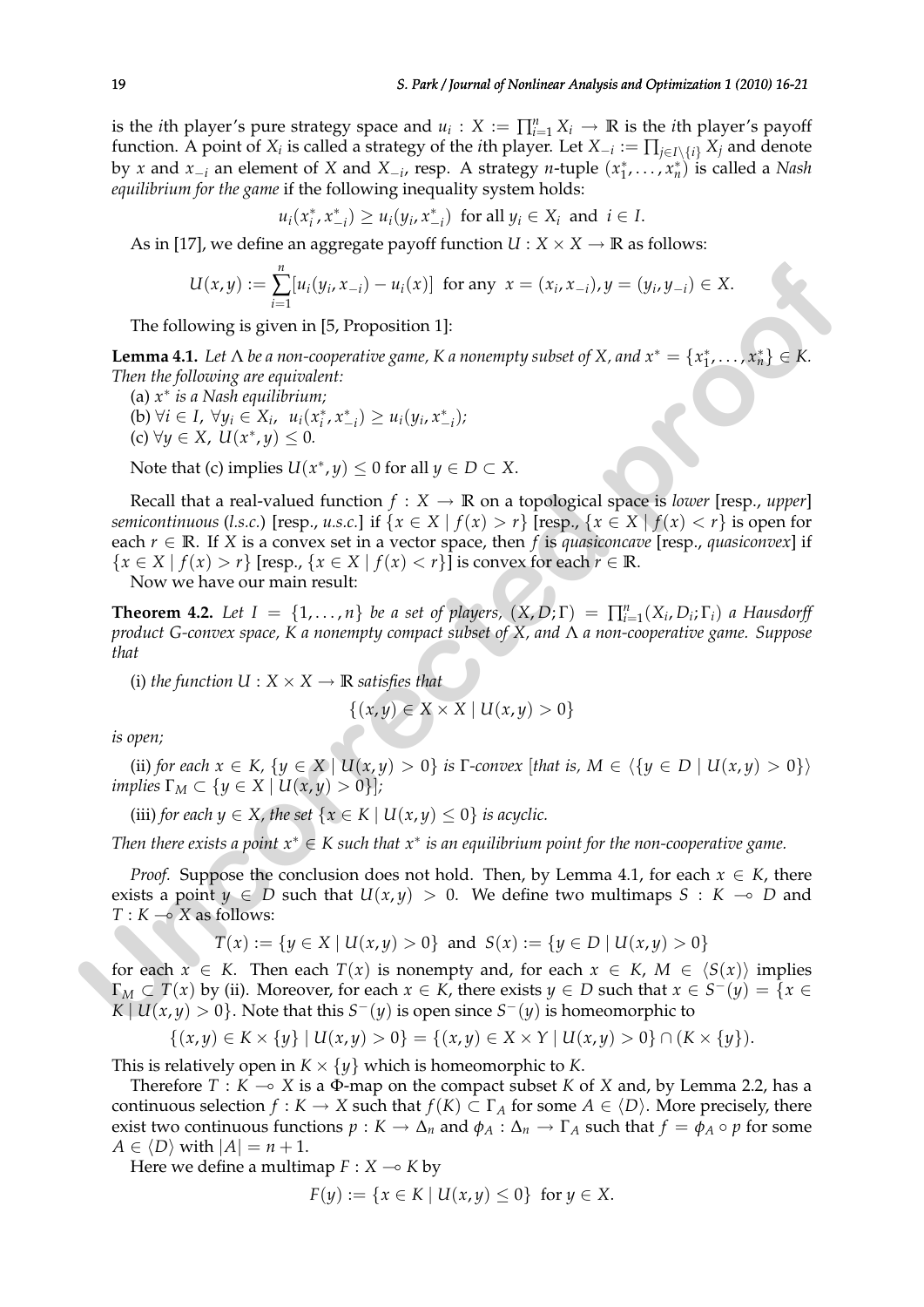Then, by (i),  $\{(x, y) | U(x, y) \leq 0\}$  is closed in  $X \times X$  and hence

$$
\operatorname{Gr}(F) := \{(x, y) \mid U(x, y) \leq 0\} \cap (X \times K)
$$

is closed in  $X \times K$  as the intersection of two closed sets. Hence *F* is a closed compact map with acyclic values by (iii) and hence an acyclic map. Then it is well-known that  $pF\phi_A : \Delta_n \to$  $\Delta_n$  has a fixed point  $a_0 = pF\phi_A(a_0)$ ; see Theorem 3.2. Let  $y_0 := \phi_A(a_0) \in \Gamma_A \subset X$ . Then  $y_0 = \phi_A(a_0) \in \phi_A p F(y_0) = f F(y_0)$  and hence  $y_0 = f(x_0)$  for some  $x_0 \in F(y_0) \subset K$ , that is,  $U(x_0, y_0) \leq 0.$ 

On the other hand,  $x_0 = f(y_0) \in T(y_0)$  since f is a selection of T. Then, by the definition of *T*, we have  $U(x_0, y_0) > 0$ , which is a contradiction.

**Remark.** Note that condition (i) can be replaced by one of the following:

(i)' the function  $U(x, y)$  is lower semicontinuous on  $X \times X$ .

 $(i)''$  ∀*i* ∈ *I*, the function  $u_i$  : *X* → **R** is continuous.

For the case (i)', when  $X = D$  is a topological vector space, Theorem 4.1 reduces to [5, Theorem 1]. Note that Nash's original theorem is a simple consequence of Theorem 4.1 under the case  $(i)$ ".

## 5. **Other Nash type theorems**

There are a large number of generalizations of the Nash theorem based on fixed point theorems. For example, based on a generalization of the Kakutani fixed point theorem due to Fan [18] and Glicksberg [19], certain generalizations of the Nash theorems were obtained; see [20,21]. **U**( $x_{0.95}$ )  $\leq$  2 (0).  $\in$  *T*(*yn*) since *f* is a selection of *T*. Then, by the definition of<br> *T*, we have U[ $x_{0.9}$ ]  $\geq$  0 (which is a contradiction.<br> **EVERTIFY EVERTIFY EXECUTE:**<br> **EVERTIFY**  $\forall i \in I$ , t

Instead of the fixed point technique, we can apply the KKM theory. The first proof of the Nash theorem by the KKM method was given by Fan [3]. Applying the KKM method, we obtained some of the most general forms of the Nash theorem as follows:

**Theorem 5.1.** [22] Let  $\{(X_i, \Gamma_i)\}_{i=1}^n$  be a finite family of compact abstract convex spaces such that  $(X;\Gamma)=(\prod_{i=1}^n X_i;\Gamma)$  satisfies the partial KKM principle and, for each i, let  $f_i,g_i:X=X^i\times X_i\to\mathbb{R}$ *be real functions such that*

(0)  $f_i(x) \leq g_i(x)$  for each  $x \in X$ ;

 $(1)$  *for each*  $x^i \in X^i$ *,*  $x_i \mapsto g_i[x^i, x_i]$  *is quasiconcave on*  $X_i$ *;* 

 $f_i(x)$  *for each*  $x^i$  ∈  $X^i$ ,  $x_i$   $\mapsto$   $f_i[x^i, x_i]$  *is u.s.c. on*  $X_i$ *; and* 

(3) for each  $x_i \in X_i$ ,  $x^i \mapsto f_i[x^i, x_i]$  is l.s.c. on  $X^i$ .

*Then there exists a point*  $\hat{x} \in X$  *such that* 

$$
g_i(\widehat{x}) \geq \max_{y_i \in X_i} f_i[\widehat{x}^i, y_i] \quad \text{for all } i = 1, 2, \ldots, n.
$$

**Theorem 5.2.** [23] *Let* {(*X<sup>i</sup>* ; Γ*i*)}*i*∈*<sup>I</sup> be a family of Hausdorff compact G-convex spaces and, for each*  $i \in I$ , let  $f_i$ ,  $g_i: X=X^i \times X_i \to \mathbb{R}$  be real functions satisfying  $(0)-(3)$ . Then there exists a point  $\hat{x} \in X$  such that

$$
g_i(\widehat{x}) \geq \max_{y_i \in X_i} f_i[\widehat{x}^i, y_i] \quad \text{for all } i \in I.
$$

#### **References**

- [1] J.F. Nash, *Equilibrium points in N-person games*, Proc. Nat. Acad. Sci. USA **36** (1950), 48–49.
- [2] J. Nash, *Non-cooperative games*, Ann. Math. **54** (1951), 286–293.
- [3] K. Fan, *Applications of a theorem concerning sets with convex sections*, Math. Ann. **163** (1966), 189–203.
- [4] S. Park, *Generalizations of the Nash equilibrium theorem in the KKM theory*, Fixed Point Theory and Appl., vol. 2010, Article ID 234706, 23pp, doi:10.1155/2010/234706.
- [5] H. Lu, *On the existence of pure-strategy Nash equilibrium,* Economics Letters 94 (2007) 459–462.
- [6] S. Park, *Elements of the KKM theory on abstract convex spaces*, J. Korean Math. Soc. **45**(1) (2008), 1–27.
- [7] S. Park, *Equilibrium existence theorems in KKM spaces*, Nonlinear Anal. **69** (2008), 4352–4364.
- [8] S. Park, *New foundations of the KKM theory*, J. Nonlinear Convex Anal. **9**(3) (2008), 331–350.